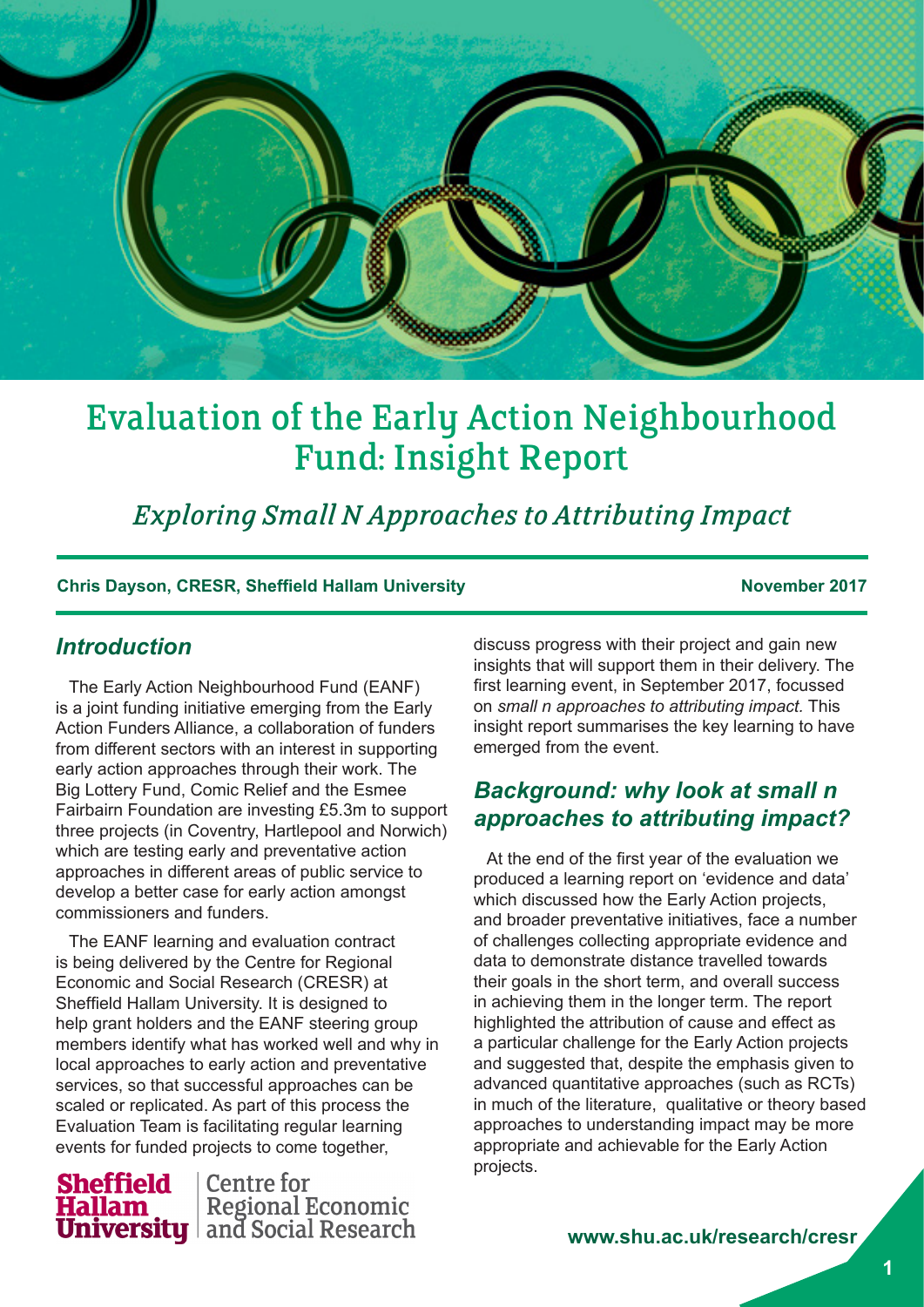In response to the findings of this report and the support needs expressed by the projects themselves, the learning event in September 2017 provided an introduction to small n approaches to impact, focussing on one particular approach: contribution analysis.

# *Small n approaches to attributing impact: an overview*

#### *What is a small n approach?*

The 'n' in small n refers to the number of cases or units of analysis for which data are available. Whereas large n evaluations will use tests of statistical significance between outcomes in 'treatment' (policy-on) and 'comparison' (policyoff) groups, small n approaches employ mixed qualitative-quantitative research and analysis strategies to unpick cause and effect.

#### *When should they be used?*

Small n approaches might be appropriate in a number of circumstances relevant to an early action project:

- When it is not possible to collect or analyse data on a significant number of service users.
- When comparator data is not readily available.
- When the beneficiaries of an intervention may have benefited from a range of different interventions within a complex service system.
- When evaluation budgets and resources, including organisation capacity and capability, prevent a large enough sample, and/or comparison group, to be established.

A major advantage of small n approaches compared to large n approaches is their ability to aid the development of a 'story' about your impact by combining evidence from different methods and data sources.

These stories can then be shared with key stakeholders as part of a disucssion about the likely impacts of the work you are doing.

### *What types of approach exist? Group 1 and Group 2*

White and Phillips (2012) differentiate between group 1 and group 2 approaches to small n evaluation:

Group 1 approaches explicitly set out to identify

the causes of observed effects with a view to establishing beyond reasonable doubt how certain outcomes occurred.

Group 2 approaches are less explicit in their efforts to establish cause and effect, focussing instead on identifying the factors that are perceived to have been important in producing outcome change.

A common feature of both types of approach is that they are based on in-depth examination of a particular intervention and investigate the causal hypotheses upon which they are founded. In many examples a project or programme's theory or theories of change provide a starting point for data collection and analysis.

An overview of different methods associated with group 1 and group two approaches is provided below.

| <b>Group 1 Approaches</b>                                                                                                                                              | <b>Group 2 Approaches</b>                                                                                                                           |
|------------------------------------------------------------------------------------------------------------------------------------------------------------------------|-----------------------------------------------------------------------------------------------------------------------------------------------------|
| <b>Realist Evaluation</b><br><b>General Elimination Methodology (GEM)</b><br>(aka the Modus Operandi Method)<br><b>Process Tracing</b><br><b>Contribution Analysis</b> | Most Significant Change (MSC)<br>Success Case Method<br><b>Outcome Mapping</b><br>Method for Impact Assessment of Programmes<br>and Projects (MAPP) |
|                                                                                                                                                                        |                                                                                                                                                     |

Source: adapted from White, H & Phillips, D (2012). Addressing attribution of cause and effect in small n impact evaluations: towards an integrated framework. International Initiative for Impact Evaluation (3ie)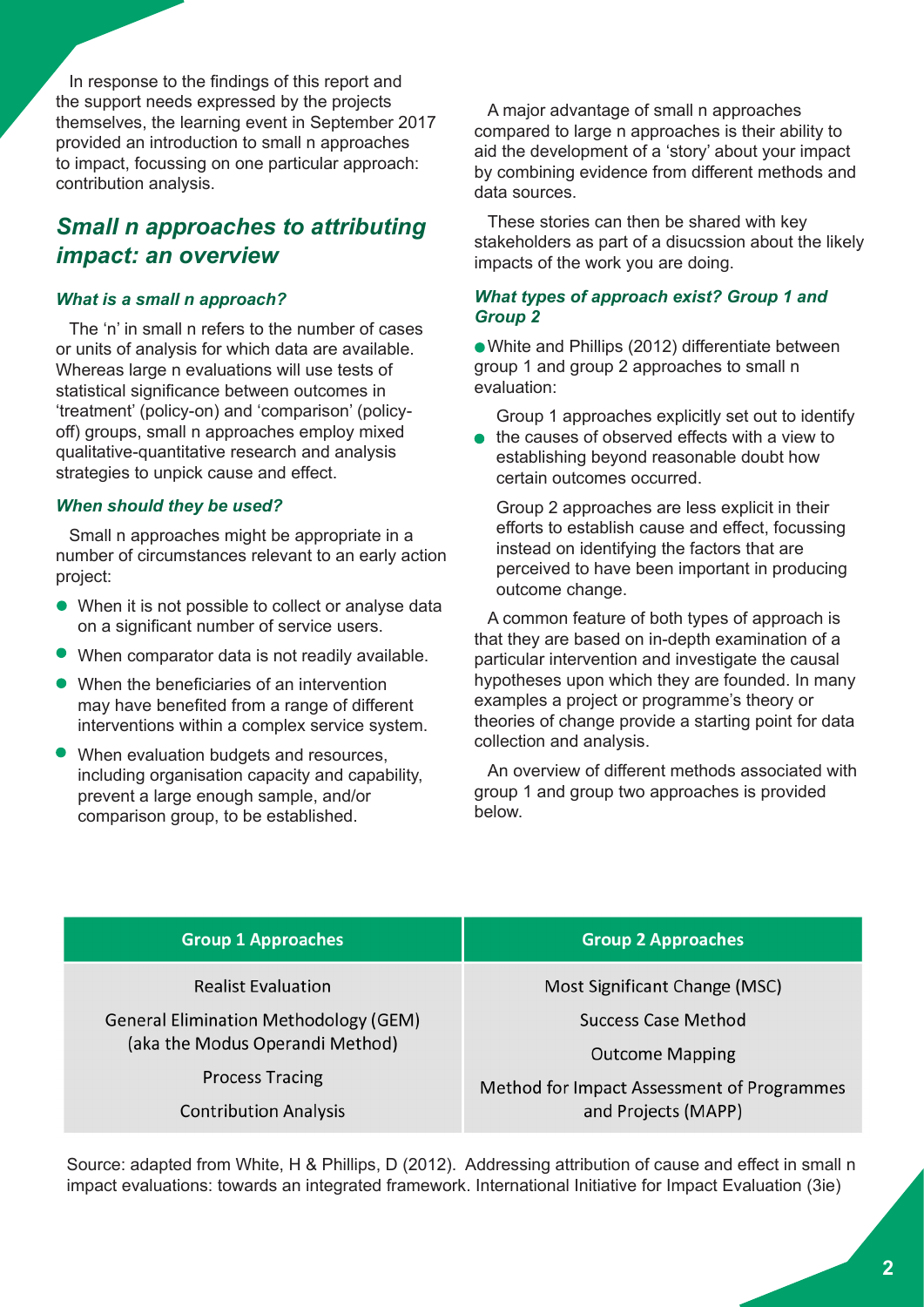# *In focus: contribution analysis*

Contribution analysis compares an intervention's theory of change with the weight of evidence collected to draw robust and plausible conclusions about the contribution it has made to the outcomes that have occurred. It seeks to develop a 'contribution story' that builds up evidence about the contribution made by an intervention alongside the potential influence of other factors on an outcome.

A plausible link between an intervention and an outcome can be said to have been made if:

- There is a well-reasoned theory of change.
- The activities associated with the intervention have been delivered as described in the theory of change.
- The chain of anticipated results are demonstrated to have occurred.
- Other influencing factors, and any difference they have made to the outcome, are fully recognised.

In the case of complex interventions, or interventions in complex systems, where there multiple or simultaneous causal strands, multiple contribution stories can be developed and brought together within a general theory of change that summarises them all.

There are seven iterative methodological steps involved in building a contribution story:

- Set-out the cause and effect questions that need to be addressed. **1**
- Develop a well-reasoned theory of change that identifies potential influencing factors **2** and outlines the different links in the theory of change and the risks and assumptions associated with them.
- Gather existing evidence for the theory of change, focussing on a) observed results, b) **3** each link in the results chain and, c) other influencing factors.
- 4 Assemble the contribution story and assess its plausibility. This should: state whether the intervention was implemented as planned; discuss the role of external factors; and say whether or not the expected results occurred as described in the theory of change.
- **5** Identify any additional evidence that reinforces or (disconfirms) the credibility of the contribution story.
- **6** Revise and strengthen the contribution story (if appropriate).
- In complex settings (and systems), assemble and assess the complex contribution story. **7**

Source: adapted from Mayne, J. (2011) Contribution analysis: addressing cause and effect, in K. Forss, M. Marra and R. Schwartz (eds.) Evaluating the Complex. New Brunswick, NJ: Transaction Publishers.